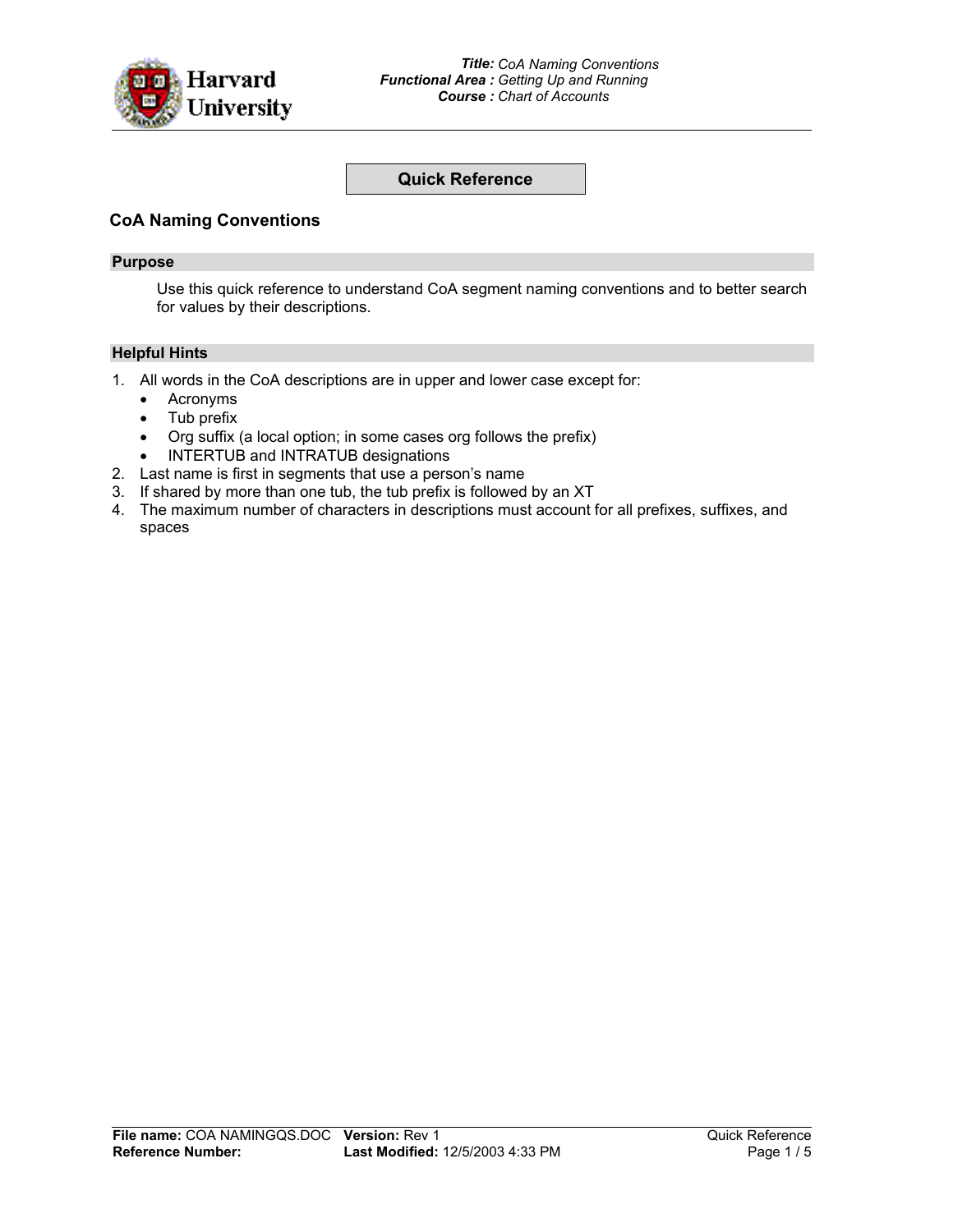

## **Tub Naming Convention**

| <b>Prefix</b>     | <b>Description</b>                             | <b>Suffix</b> | <b>Appears in System As:</b>       |
|-------------------|------------------------------------------------|---------------|------------------------------------|
| <b>Tub Prefix</b> | 35 characters (including<br>prefix and suffix) | None          | <b>TUB^Description</b>             |
| <b>CADM</b>       | <b>Central Administration</b>                  |               | <b>CADM^Central Administration</b> |
| <b>FCOR</b>       | <b>FAS Core</b>                                |               | <b>FCOR^FAS Core</b>               |

## **Org Naming Convention**

| <b>Prefix</b>     | <b>Description</b>                             | <b>Suffix</b> | <b>Appears in System As:</b>      |
|-------------------|------------------------------------------------|---------------|-----------------------------------|
| <b>Tub Prefix</b> | 50 characters (including<br>prefix and suffix) | None          | <b>TUB^Description Parent ORG</b> |
| <b>CADM</b>       | Hvd Alumni Assoc                               | <b>VPAAD</b>  | CADM^Hvd Alumni Assoc VPAAD       |
| <b>FCOR</b>       | History of Art+Architecture                    |               | FCOR^History of Art+Architecture  |

#### **Object Naming Convention**

i

Object code naming conventions are more flexible and can vary from item to item. Two conventions that are consistent are the use of the suffices "GENERAL" and "Budgetonly" to denote object codes that are general object codes (as opposed to detailed object codes) and budget only object codes.

#### **Fund Naming Convention – Non-sponsored Funds**

| <b>Prefix</b> | <b>Description</b>                                 | <b>Suffix</b> | <b>Appears in System As:</b>     |
|---------------|----------------------------------------------------|---------------|----------------------------------|
| Tub Prefix    | 100 characters<br>(including prefix and<br>suffix) | None          | <b>TUB^Fund Description ORG</b>  |
| <b>CADM</b>   | Associated Hvd Alumni                              | <b>VPAAD</b>  | CADM^Associated Hvd Alumni VPAAD |

**Fund Naming Convention – Non-sponsored Funds CROSS TUB**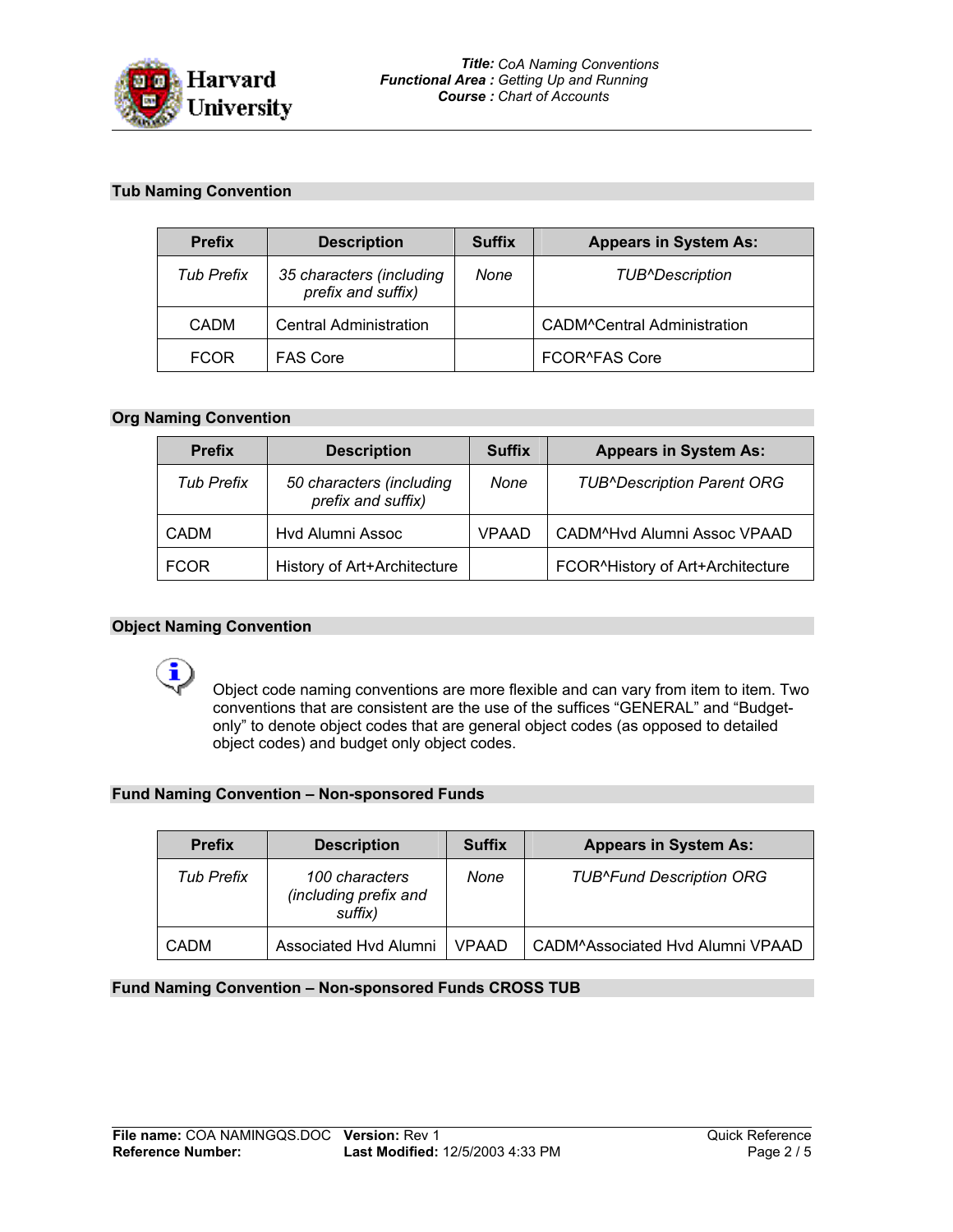

| <b>Prefix</b> | <b>Description</b>                                 | <b>Suffix</b> | <b>Appears in System As:</b>                    |
|---------------|----------------------------------------------------|---------------|-------------------------------------------------|
| Tub Prefix    | 100 characters<br>(including prefix and<br>suffix) | ORG           | <b>TUB XT^Fund Description ORG</b>              |
| CADM XT       | <b>NSF Holding Account</b>                         |               | CADM XT <sup>^</sup> NSF Holding Account (Univ) |

#### **Fund Naming Convention – Sponsored Funds**

| <b>Prefix</b>     | <b>Description</b>                                                                                                                   | <b>Suffix</b>            | <b>Appears in System As:</b>                                        |
|-------------------|--------------------------------------------------------------------------------------------------------------------------------------|--------------------------|---------------------------------------------------------------------|
| <b>Tub Prefix</b> | 100 characters<br>(including prefix and<br>suffix)<br>PI Last Name, Sponsor<br>Name, Award Ref. #,<br>Begin - End Mo/Yr, Key<br>Word | ORG<br>(if<br>available) | <b>TUB^Fund Description ORG</b>                                     |
| <b>SPH</b>        | Colditz, NIH-NIDDK,<br>R01 DK46834, Aug-96,<br>Jul-00, Kid's Grant                                                                   |                          | SPH^Colditz, NIH-NIDDK, R01<br>DK46834, Aug-96, Jul-00, Kid's Grant |

### **Fund Naming Convention – Sponsored Funds CROSS TUB**

| <b>Prefix</b>     | <b>Description</b>                                                                                                                   | <b>Suffix</b>            | <b>Appears in System As:</b>                                                 |
|-------------------|--------------------------------------------------------------------------------------------------------------------------------------|--------------------------|------------------------------------------------------------------------------|
| <b>Tub Prefix</b> | 100 characters<br>(including prefix and<br>suffix)<br>PI Last Name, Sponsor<br>Name, Award Ref. #,<br>Begin - End Mo/Yr, Key<br>Word | ORG<br>(if<br>available) | <b>TUB XT^Fund Description ORG</b>                                           |
| <b>FCOR XT</b>    | Montoya, UM, (Ca)97-<br>04, Sep-99, Aug-03,<br>Nitrogen                                                                              | <b>OEB</b>               | FCOR XT <sup>^</sup> Montoya, UM, (Ca)97-04,<br>Sep-99, Aug-03, Nitrogen OEB |

#### **Activity Naming Convention – Non-sponsored Activities**

| <b>Prefix</b>     | <b>Description</b>                             | <b>Suffix</b> | <b>Appears in System As:</b>          |
|-------------------|------------------------------------------------|---------------|---------------------------------------|
| <b>Tub Prefix</b> | 50 characters (including<br>prefix and suffix) | <b>ORG</b>    | <b>TUB^Activity Description ORG</b>   |
| <b>CADM</b>       | <b>Class Profiles Book</b>                     | <b>VPAAD</b>  | <b>CADM^Class Profiles Book VPAAD</b> |
| <b>CADM</b>       | Current Case-No. 2                             | <b>OGC</b>    | CADM^Current Case No.2 OGC            |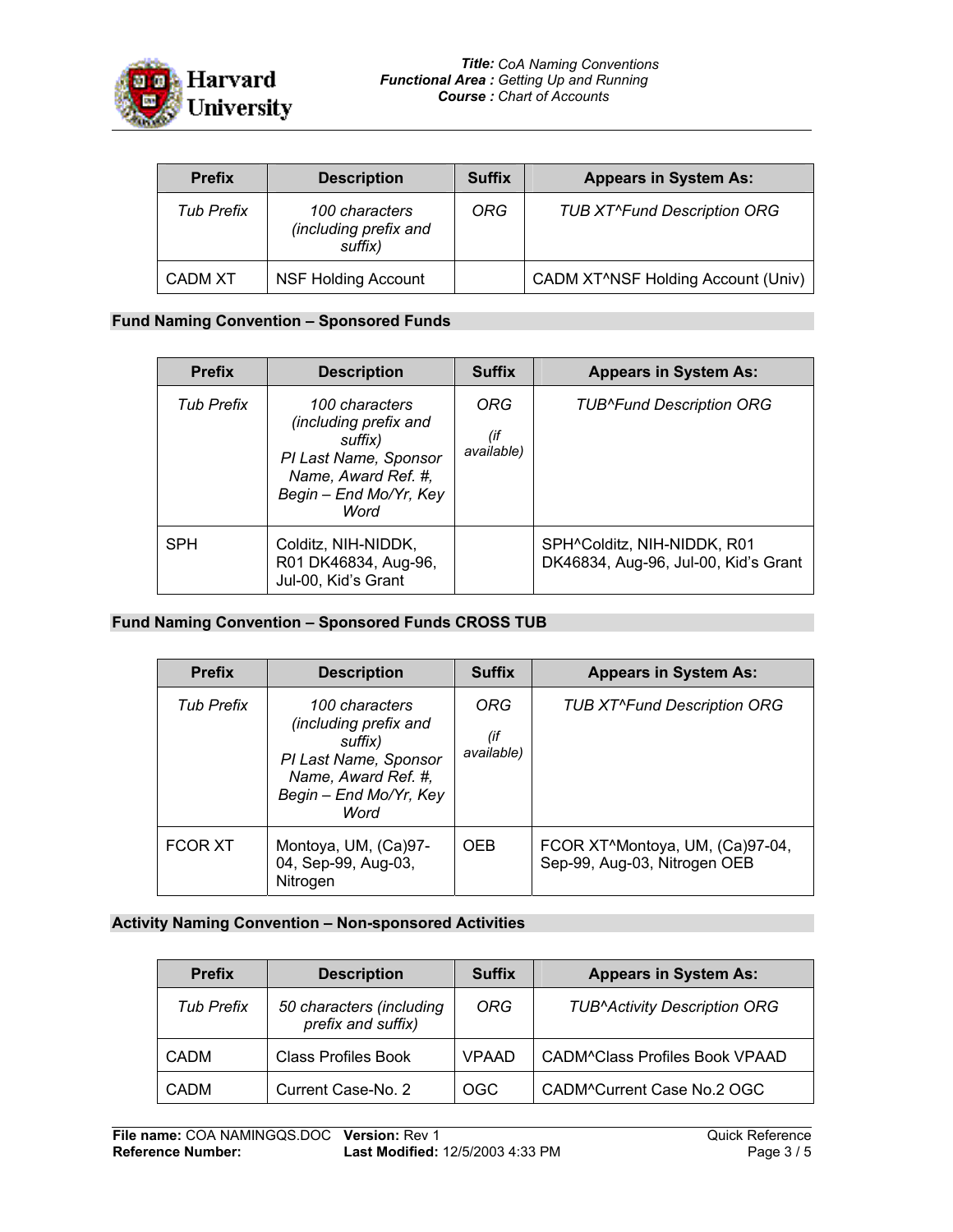

# **Activity Naming Convention – Sponsored Activities**

| <b>Prefix</b>     | <b>Description</b>                                                                                 | <b>Suffix</b> | <b>Appears in System As:</b>                                                                        |
|-------------------|----------------------------------------------------------------------------------------------------|---------------|-----------------------------------------------------------------------------------------------------|
| <b>Tub Prefix</b> | 150 characters<br>(including prefix and<br>suffix)<br>Sponsor Short Name,<br>Award Title, Key Word | ORG           | <b>TUB^Description</b>                                                                              |
| <b>FCOR</b>       | Nathl Science Fdn.<br><b>Phloem Water</b><br>Relations, Tube<br><b>Pressures</b>                   | <b>OEB</b>    | FCOR <sup>A</sup> Nathl Science Fdn, Phloem<br><b>Water Relations, Tube Pressures</b><br><b>OEB</b> |
| <b>FDFA</b>       | NASA, Strat Campaign,<br>Er-2 Participation                                                        | <b>ORES</b>   | FDEA^NASA, Strat Campaign, Er-2<br><b>Participation ORES</b>                                        |

# **Subactivity Naming Convention**

| <b>Prefix</b>             | <b>Description</b>                                                                        | <b>Suffix</b> | <b>Appears in System As:</b>       |
|---------------------------|-------------------------------------------------------------------------------------------|---------------|------------------------------------|
| Activity<br><b>Number</b> | 50 characters (including<br>prefix and suffix)<br>Phase, Report Period,<br>Location, etc. | None          | <b>Activity Number^Description</b> |
| 123456                    | Υ1                                                                                        |               | 123456^Y1                          |
| 123456                    | Q1                                                                                        |               | 123456 <sup>A</sup> Q1             |
| 123456                    | <b>Boston</b>                                                                             |               | 123456^Boston                      |

## **Root Naming Convention – Faculty**

| <b>Prefix</b>     | <b>Description</b>                                                                                    | <b>Suffix</b> | <b>Appears in System As:</b>                         |
|-------------------|-------------------------------------------------------------------------------------------------------|---------------|------------------------------------------------------|
| <b>Tub Prefix</b> | 60 characters (including<br>prefix and suffix)<br>Last Name, First Name<br><b>Middle Initial HUID</b> | <b>ORG</b>    | TUB^Last Name, First Name Middle<br>Initial HUID ORG |
| <b>CADM</b>       | Mamone, Robert A<br>12345678                                                                          | <b>FAD</b>    | CADM <sup>^</sup> Mamone, Robert A 12345678<br>FAD   |

# **Root Naming Convention – Building**